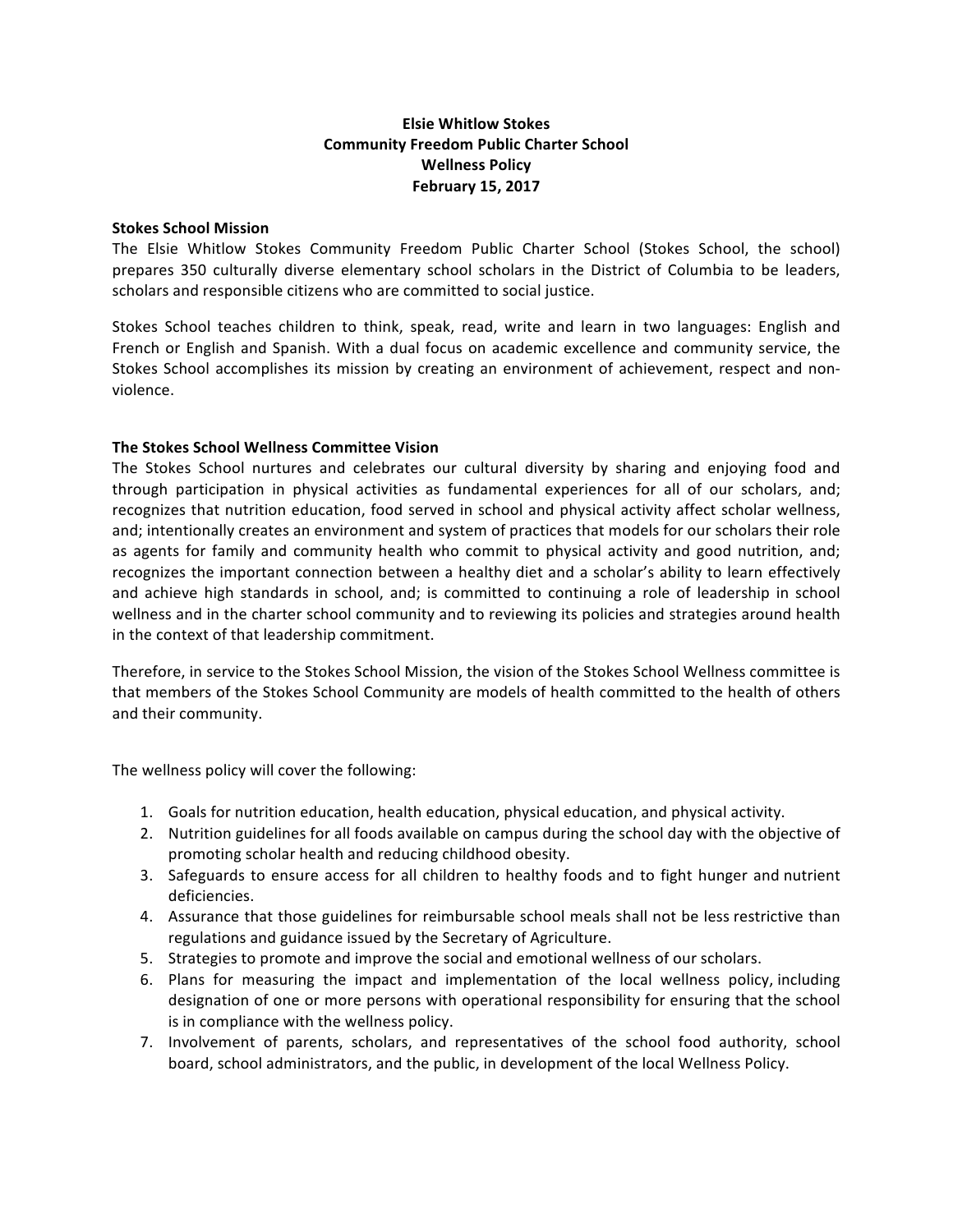# Section 1: Ensuring Quality Nutrition Education, Health Education, Physical Education, and **Opportunities for Physical Activity**

The Stokes School acknowledges the positive benefits of physical activity for scholar health and academic achievement. Recognizing that physical education is a crucial and integral part of a child's education, the school will provide opportunities to ensure that scholars engage in healthy levels of vigorous physical activity to promote and develop the scholar's physical, mental, emotional, and social well-being. It is the school's goal that scholars engage in physical activity at least 60 minutes each day. Besides promoting high levels of personal achievement and a positive self -image, physical education activities should teach scholars how to cooperate in the achievement of common goals.

The components of the Stokes School physical education program shall include a variety of kinesthetic activities, including team, individual, and cooperative sports and physical activities, as well as aesthetic movement forms, such as dance, yoga, or martial arts.

Stokes School scholars shall be given opportunities for physical activity through a range of before, during and or after-school programs and our school will ensure that:

- Students in grades K-5 will receive a total of 150 minutes of physical education per week. At least 50% of this time will be devoted to physical activity;
- Students will be allotted 30 minutes of recess each day
- The Wellness Program will include a curriculum that connects and demonstrates the interrelationship between physical activity, good nutrition, and health;
- The school will enhance the quality of physical education curricula and increase training of physical education teachers through site-based and district-wide staff development;
- Suitably adapted physical activity is provided as part of the Individual Education Plan (IEP) adapted for scholars with a physical disability that may restrict excessive physical exertion;
- Physical education staff will appropriately limit the amount or type of physical exercise required of scholars during air pollution episodes, excessively hot weather, or other inclement conditions;
- School staff will not require or withhold physical activity as a punishment to scholars.

#### **Health and Nutrition Education**

Stokes School will provide health and nutrition education that:

- includes an average of at least 15 minutes per week (or equivalent) of health education for scholars in  $K - 5;$
- is offered at each grade level,  $K 5$ , as part of a sequential, comprehensive, standards-based program designed to provide scholars with the knowledge and skills necessary to promote and protect their health;
- integrated into other content areas such as math, science, language arts, and social sciences;
- includes enjoyable, developmentally-appropriate, culturally-relevant, participatory activities, such as contests, promotions, taste testing, school gardens, etc.;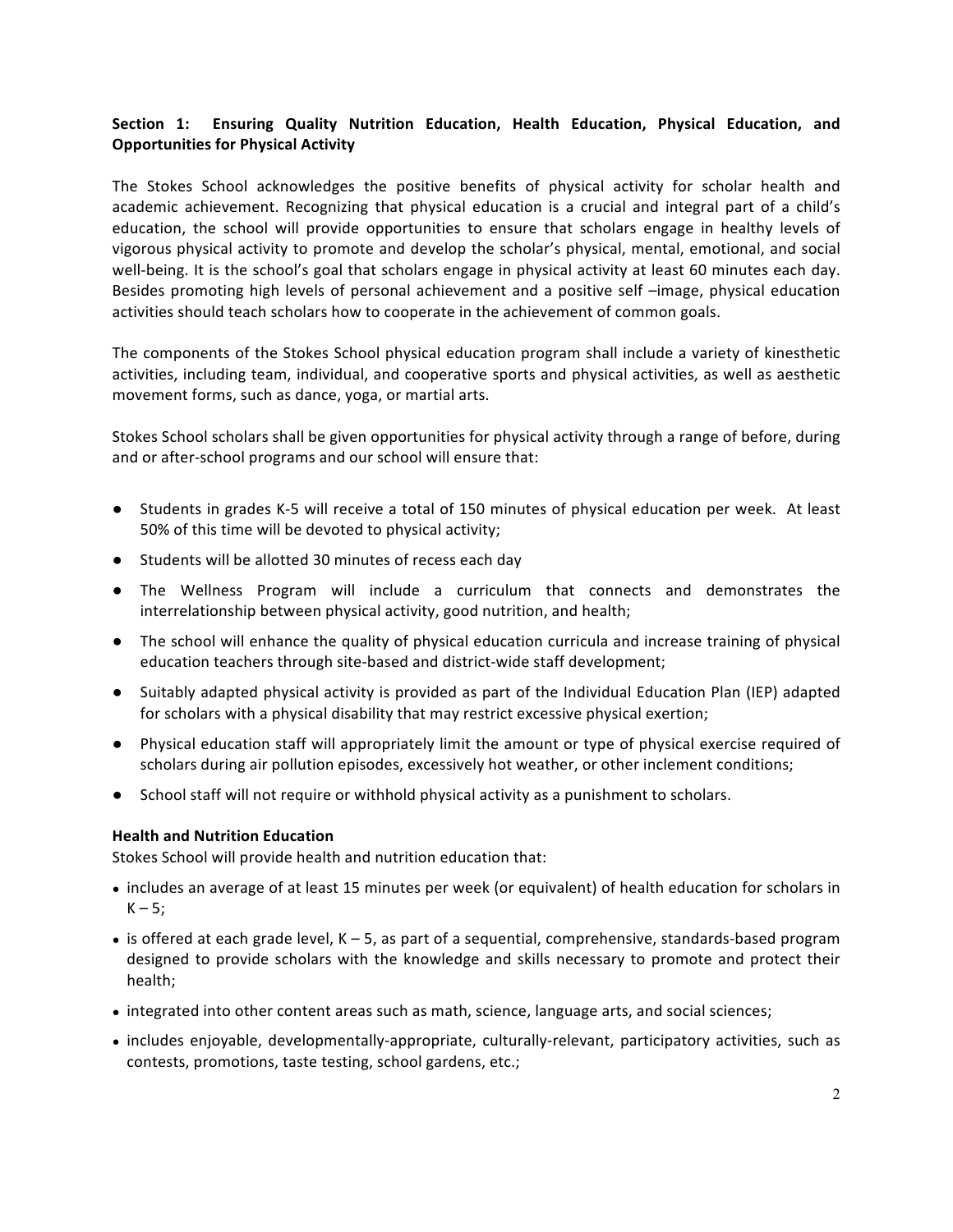- promotes fruits, vegetables, whole grain products, low-fat and fat-free dairy products, healthy food preparation methods, and health-enhancing nutrition practices;
- emphasizes caloric balance between food intake and energy expenditure (physical activity/exercise);
- links with school meal programs, other school foods, and nutrition-related community services;
- teaches media literacy with an emphasis on food marketing; and
- includes training teachers, parents, and community partners
- promotes healthy events such as Walk & Roll (twice a year), basketball game and soccer game, etc. The list of events in which the school intends to participate will be made available on the Wellness page of the school website each year.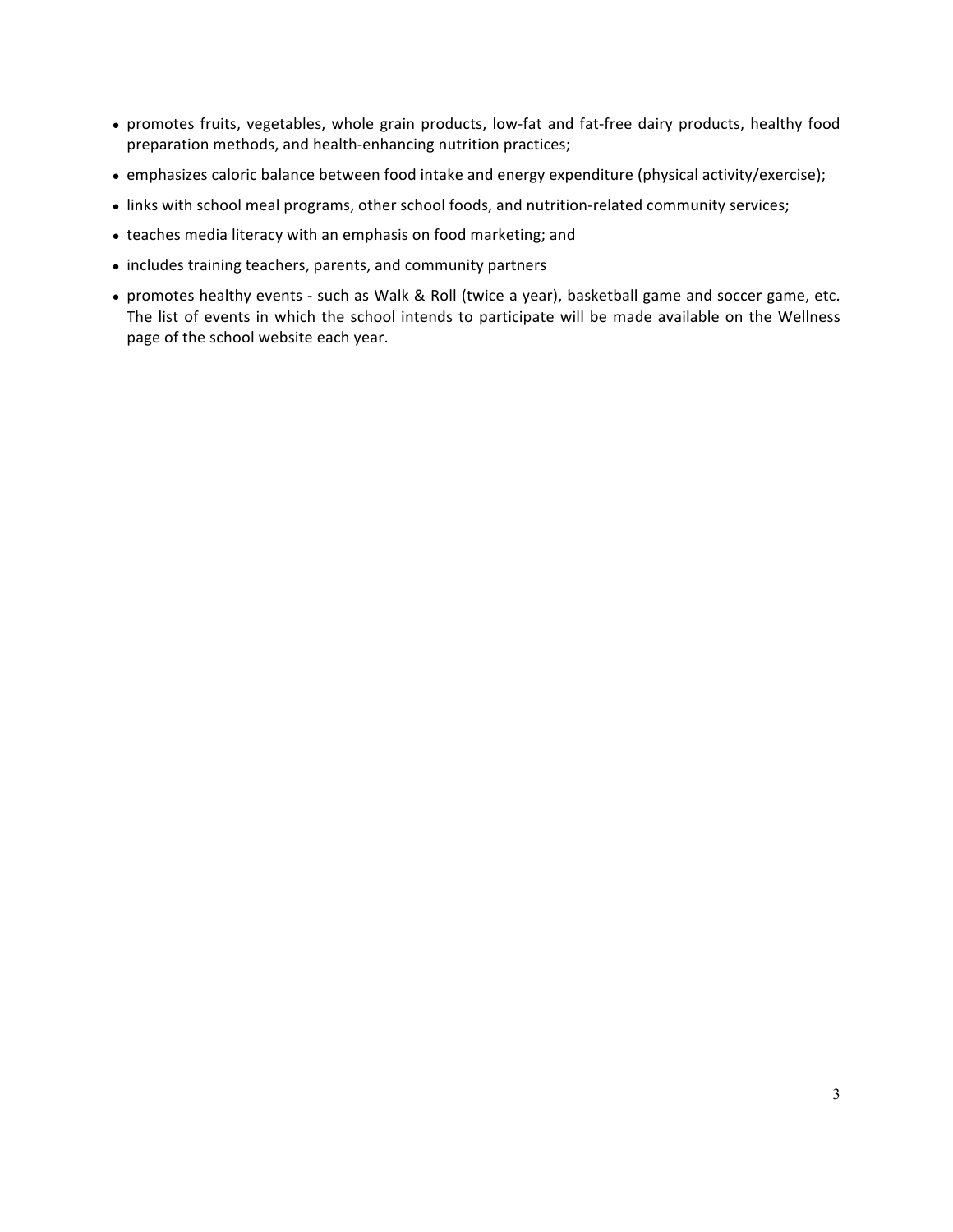# **Section 2: Establishing Nutritional Guidelines for All Foods Served and Sold at School**

Stokes School believes in the importance of teaching scholars to establish and maintain life-long healthy eating habits. This will be accomplished, in part, through selling and serving healthy food in the school. The Stokes School will ensure that:

### Well-Balanced Meals and Healthy Snacks

Stokes School will:

- serve only foods that will meet at minimum the following nutritional requirements of the United States Department of Agriculture (USDA) and the District of Columbia Healthy Schools Act (HSA):
	- O Saturated fat: Fewer than 10% of total calories
	- o Trans fat: Zero grams; and
	- o Sodium: Breakfast less than 430 mg; Lunch less than 640 mg
- offer a variety of fruits and vegetables;
- serve only low-fat (1%) and fat-free milk, or nutritionally-equivalent non-dairy alternatives;
- provide whole grains as half of the grains served;
- not sell foods with high fat and/or high sugar content;
- serve meals and snacks during the school day that make a positive contribution to children's diets and health, with an emphasis on serving well-balanced meals, and fruits and vegetables as the primary snacks;
- offer vegetarian meal options and dietary meal options that meet the needs of children with diagnosed medical conditions as required by a physician;
- not permit third parties to sell foods or beverages of any type to scholars on school property from 90 minutes before the school day begins until 90 minutes after the school day ends with the exceptions of the Stokes School Parent-Teacher Association (PTA) or Student Government Association (SGA) in consultation with the Stokes School;
- $\bullet$  not offer food that does not meet the requirements of the school wellness policy as incentives, prizes or rewards to scholars, and;
- ensure that meals served through the National School Lunch and Breakfast Programs are appealing and attractive to scholars and are served in clean and pleasant settings.

# Free Meals and Reduced Price Meals

The Stokes School will ensure maximum participation in the free school meal program (breakfast, lunch and snack) by developing a coordinated, comprehensive outreach and promotion plan, and by putting systems in place that will make sure that each scholar who qualifies for a free meal receives it. Students will be provided 30 minutes to eat lunch, as well as sufficient time for scholars to pass through the food service line. In addition, free breakfast will be provided to all scholars through an extended breakfast period. Stokes is a nut and nut butters free school and does not serve pork products.

### Breakfast

The Stokes School will:

- offer free breakfast to all scholars;
- provide scholars with at least 20 minutes to eat after sitting down; and
- notify parents of the availability of the school Breakfast Program.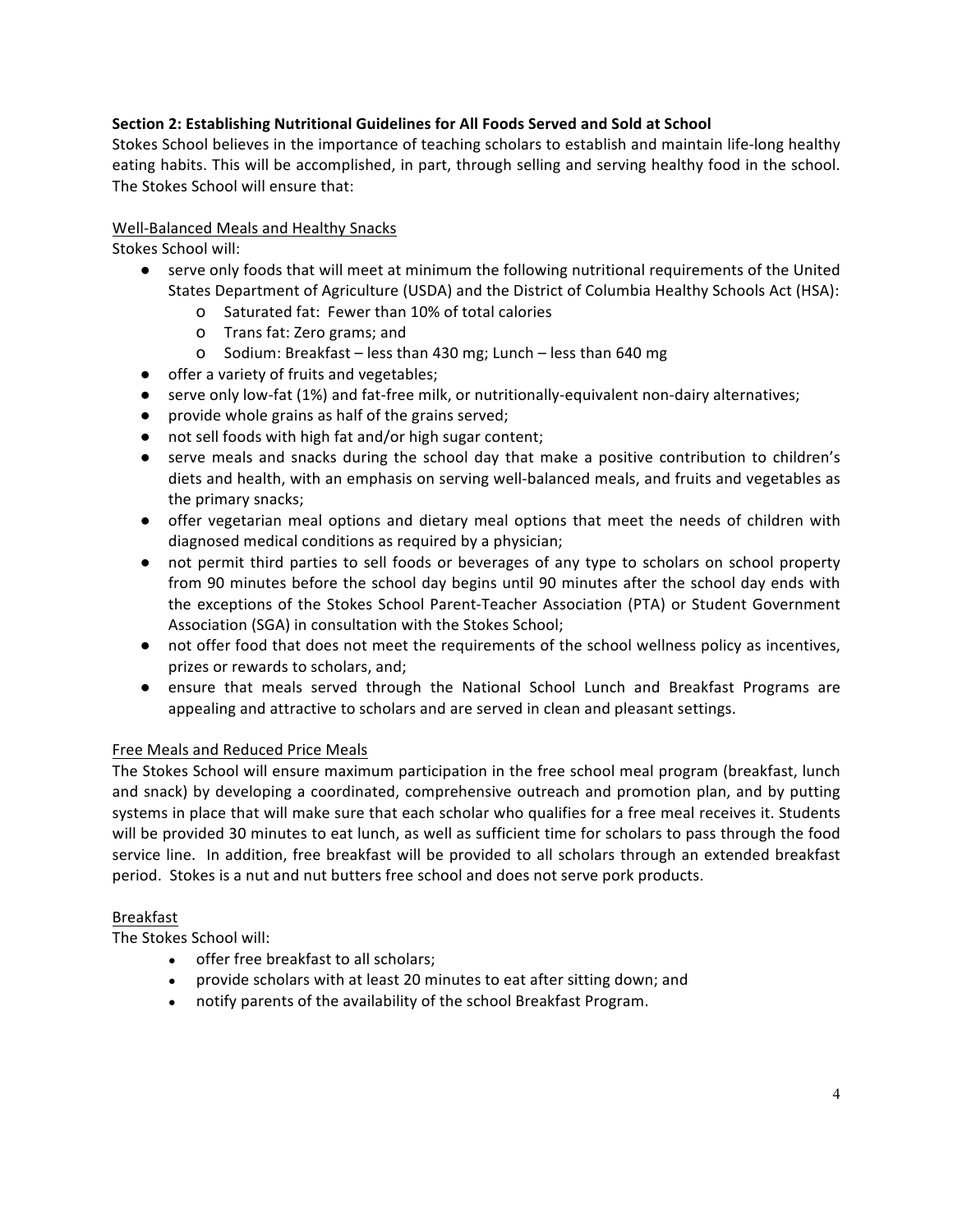School Snacks and Supper

Snacks served by the school or its staff during the school day or in after-school will:

- follow the nutritional standards set forth by the USDA and HSA;
- make a positive contribution to scholars' diets and health;
- emphasize serving fruits and vegetables as the primary snack and water as the primary beverage.

### Menus

School menus for breakfast, lunch and supper will be available to the public through our school's website and weekly newsletter.

### Foods and Beverages Sold at Fundraisers

The Stokes School will ensure that any foods or beverages sold for fundraisers shall meet the following requirements of the USDA's Healthier US School Challenge program at the Gold Awards Level for competitive foods:

- Calories from total fat must be at or below 35% per serving, excluding seeds and reduced-fat cheese;
- Contain less than 0.5 grams trans fat per serving (trans fat free);
- Calories from saturated fat must be below 10% per serving, excluding reduced-fat cheese;
- Total sugar must be under or equal to 35% sugar by weight (including naturally occurring and added sugars), excludes fruits, vegetables, and milk;
- Sodium must be equal to or less than 480mg per non-entrée and equal to or less than 600mg per entrée; and
- Portion size/calories is not to exceed the serving size of the food served in the National School Lunch Program; for other items, the package or container is not to exceed 200 calories.

### **Beverages**

The following beverages are allowed:

- Water (unflavored, non-carbonated, caffeine free) without added caloric sweeteners;
- Fruit and vegetable juices that contain 100% juice and that do not contain additional caloric sweeteners <6 oz.; and
- Unflavored or flavored low-fat (1%) or fat-free fluid milk, or nutritionally-equivalent non-dairy beverages (to be defined by the USDA).

The following beverages are not allowed:

- Soft drinks, sports drinks, iced teas;
- Fruit-based drinks that contain less than 100% real fruit juice or that contain additional caloric sweeteners; and
- Beverages containing caffeine, excluding low-fat (1%) or fat-free chocolate milk (which contain trivial amounts of caffeine).

### **Foods**

Any food items sold individually will meet the nutritional requirements listed above, as well as, the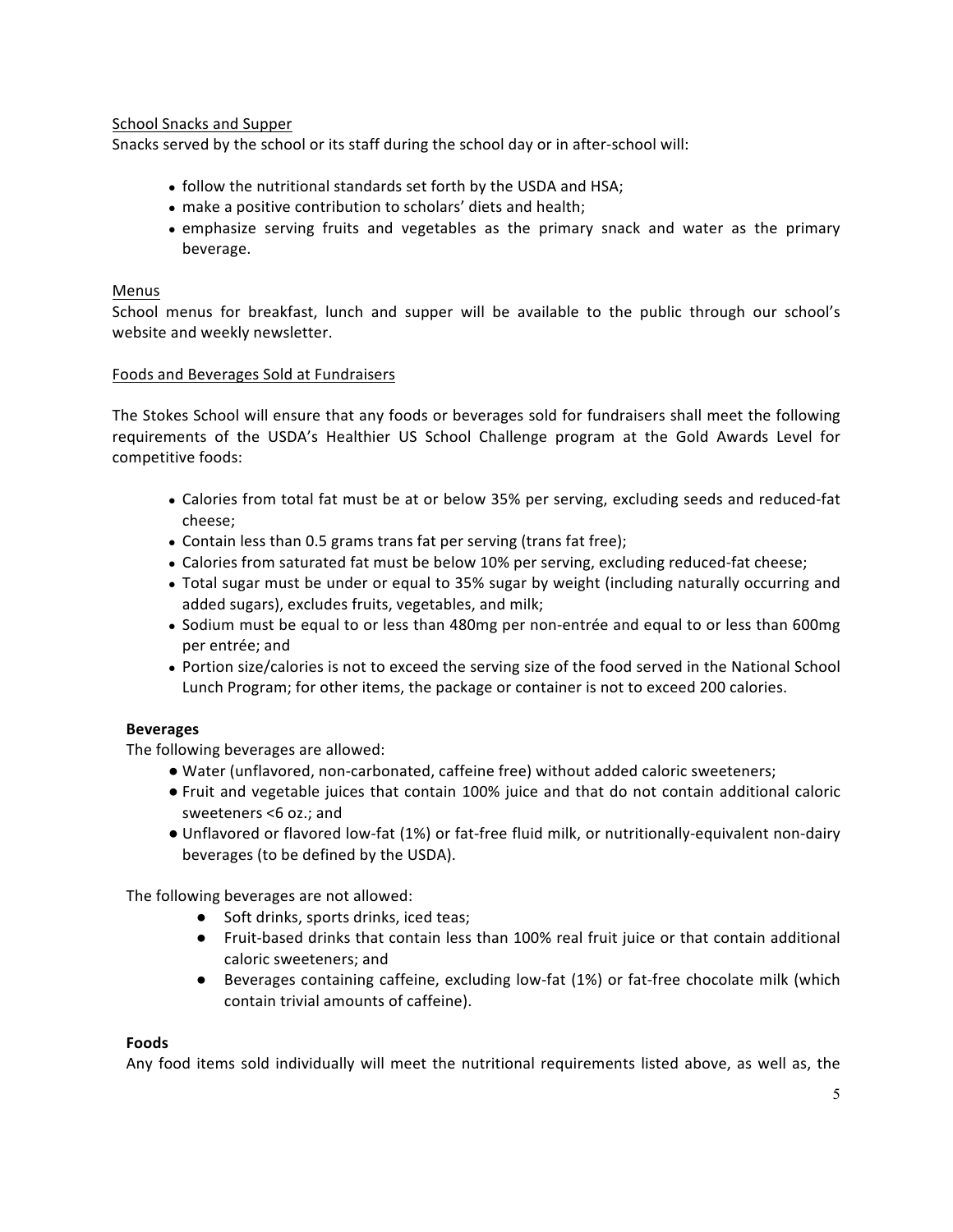### following:

- Foods will contain no more than 200mg of sodium per serving for chips, cereals, crackers, french fries, baked goods, and other snack items; no more than 480mg of sodium per serving for pastas, meats, and soups; and no more than 600mg of sodium for pizza, sandwiches, and main dishes; and
- A choice of at least two fruits and/or non-fried vegetables will be offered; items include, but are not limited to, fresh fruits and vegetables; 100% fruit or vegetable juice; cooked, dried, or canned fruits (canned in fruit juice or light syrup); and cooked, dried, or canned vegetables (that meet the sodium requirements above).

### *Rewards*

The Stokes School will not use foods or beverages, especially those that do not meet the nutritional standards for foods and beverages sold individually above, as rewards for academic performance or good behavior.

### *Fundraising*

Fundraising activities at the Stokes School will only use foods that meet the nutritional standards for foods and beverages sold individually above. The Stokes School will encourage fundraising activities that promote wellness and physical activity. The school will make available a list of approved fundraising activities.

### *Food Marketing*

School-based marketing will be consistent with nutrition education and health promotion. As such, the Stokes School will limit food and beverage marketing to the promotion of foods and beverages that meet the nutritional standards for foods and beverages sold individually above. School-based marketing of brands promoting predominantly low nutrition foods and beverages is prohibited. The promotion of healthy foods, including fruits, vegetables, whole grains, and low-fat dairy products is encouraged.

#### *Celebrations*

Stokes School encourages one birthday celebration per month per class practice to limit the amount of food offered that does not meet the nutritional requirements of the DC HSA. The school will disseminate a list of healthy party ideas to parents and staff.

### *Third-Party Vendors*

The Stokes School will not permit third-party vendors to sell foods or beverages of any type to scholars on school property from 90 minutes before the school begins to 90 minutes after the school day ends with the exception of the Stokes School PTA or SGA in consultation with the Stokes School.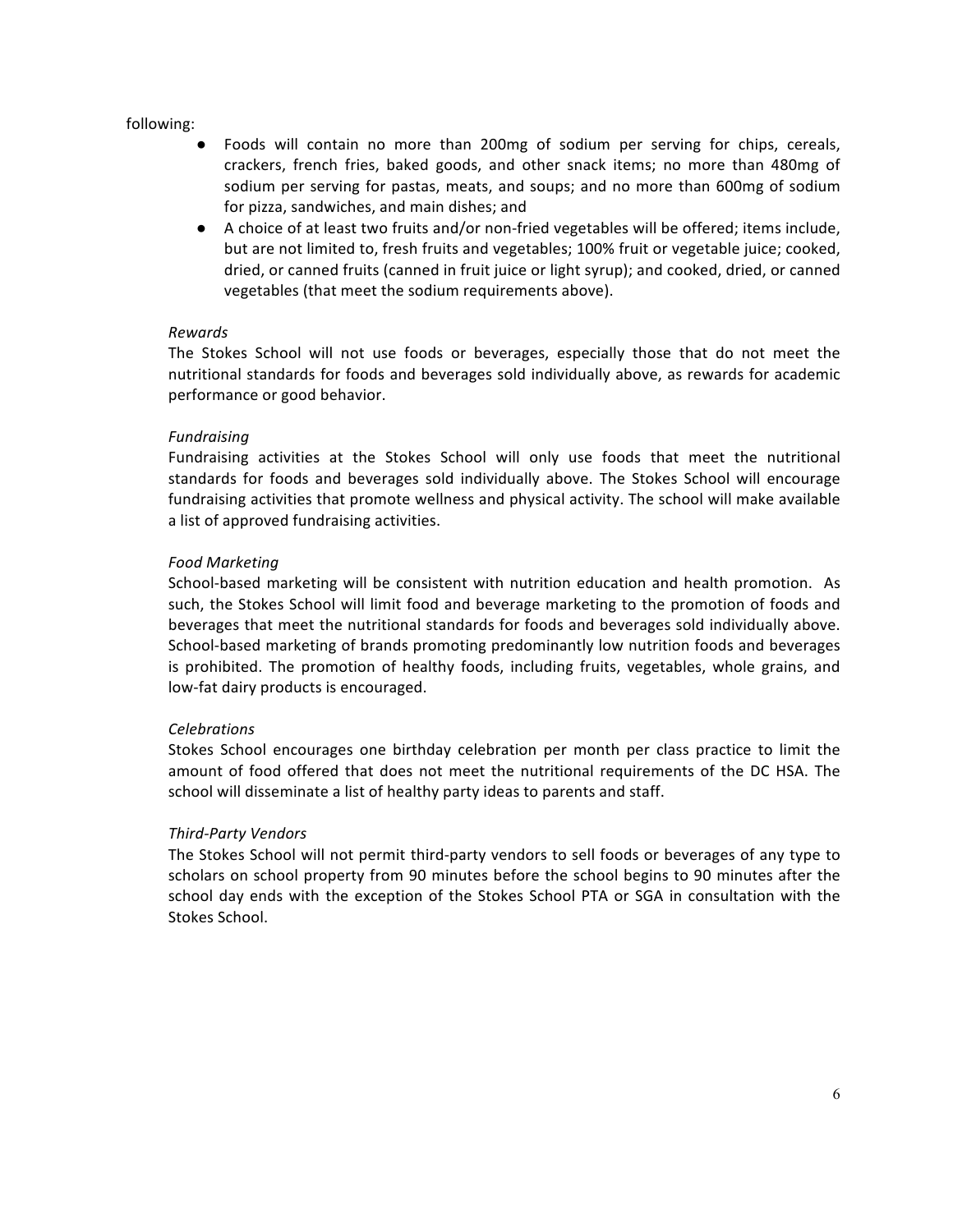# Section 3: Assurance that Guidelines for School Meals are Not Less Restrictive than Those Set at the Federal Level by the Secretary of Agriculture.

The Wellness Committee will review this policy and ensure that the standards in this policy are not less restrictive than those set forth by the Secretary of Agriculture or state law.

### **Section 4: Improving Environmental Sustainability**

The Elsie Whitlow Stokes School engages in practices to improve environmental sustainability. Stokes School minimizes its waste, purchases renewable energy, and develops environmental literacy. Stokes School accomplishes this through:

- Increased use of environmentally friendly cleaning products;
- Use of locally grown, locally processed and unprocessed foods as much as possible in school meals;
- Farm to School partnerships with local farmers and the Stokes Garden Program to provide fresh produce as a part of school meals;
- The Stokes Garden Program;
- Separate collection of recyclable materials at all points of the building;
- The use of rooftop solar panels and modernized HVAC systems;
- The collection and composting of food waste at all points of the building;
- Incorporating the OSSE Environmental Literacy Framework in curriculum development.

#### **Section 5: Community Involvement**

The development of the local wellness policy will include the Wellness Coordinator, parents, scholars, representatives from the school faculty and administration, which comprisinges the School Wellness Committee. At the beginning of each school year, the Wellness Committee will conduct a survey to measure attitudes, behaviors, and knowledge of healthy behaviors. This information will be used to track the school's progress towards creating a healthy environment. Additionally, the Stokes School will disseminate the wellness policy as well as activities and additional wellness information to parents through the school office and on the school website, social media platforms, as well as through our parent organization and email listserv. In keeping with the Stokes School Language Policy, information will be available on the website and in hard copy, at request, in English, Spanish and French. Translations into other languages for families will be available at request.

Students and family members will have opportunities to provide both suggestions and feedback for school meals and other foods offered at the school. Finally, Stokes will conduct health promotion and education programs outside school hours as Taste of Stokes, Walk and Roll and sports events.